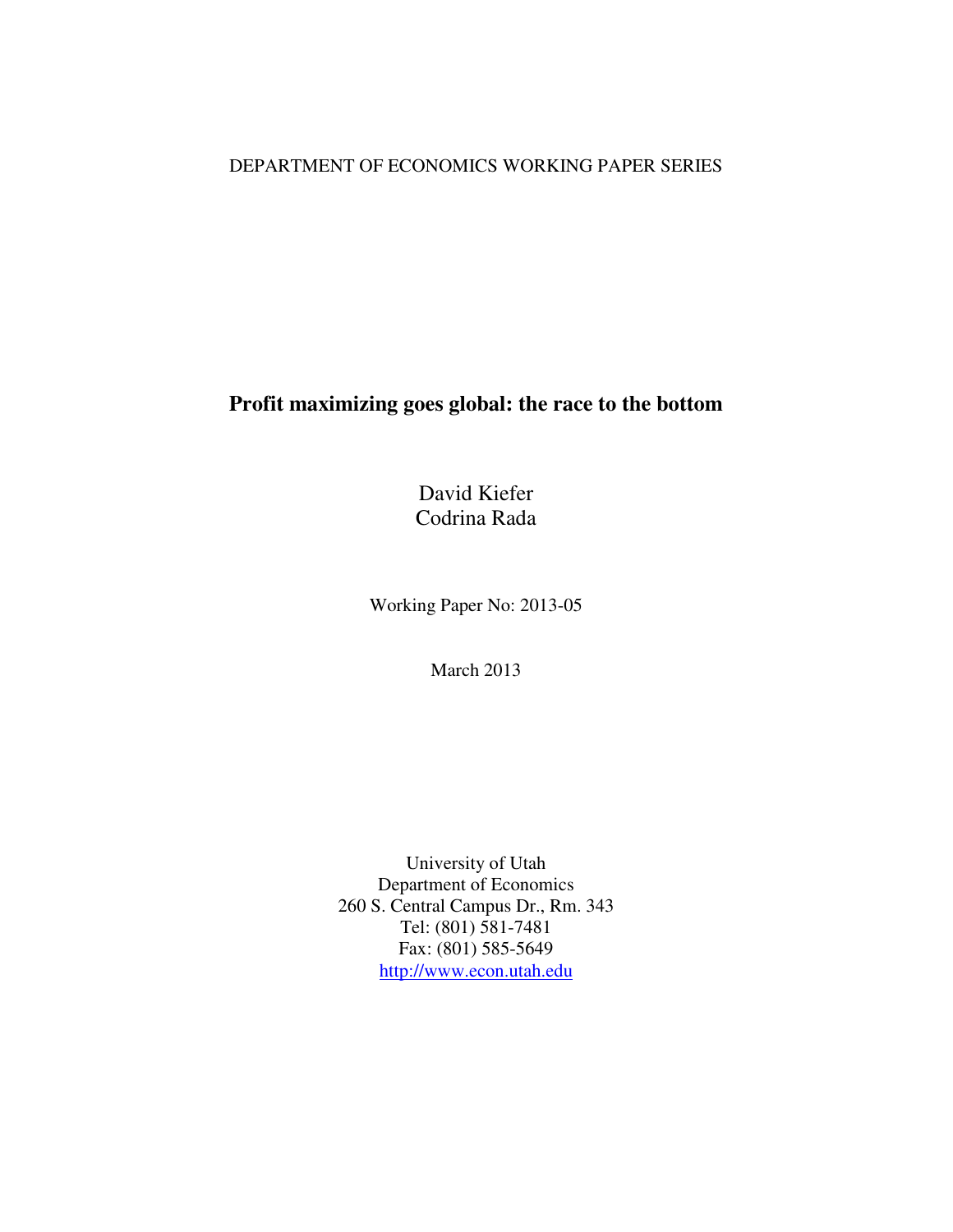#### **Profit maximizing goes global: the race to the bottom**

David Kiefer Department of Economics, University of Utah kiefer@economics.utah.edu

Codrina Rada Department of Economics, University of Utah rada@economics.utah.edu

#### **Abstract**

We explore four decades of cyclical and long-run dynamics in income distribution and economic activity for a panel of thirteen OECD countries, as measured by the wage share and the output gap. When modeled as a Goodwin model, our results suggest that economic activity is weakly profit-led and that the wage share is pro-cyclical. Our estimated model is dynamically stable and has a long-run equilibrium in distributionutilization space. An extension of the model suggests that this equilibrium has been shifting south-west towards a lower wage share and a loss of economic activity. This finding is suggestive of a coordination failure among industrialized nations; it could be that the governments of these countries are engaging in a *race to the bottom* in terms of the wage share; it may even be that this race has the undesirable consequence of decreasing economic efficiency.

**Keywords:** predator-prey models; distributive-demand dynamics; panel data estimation; **JEL Classification:** D3; C23; C61;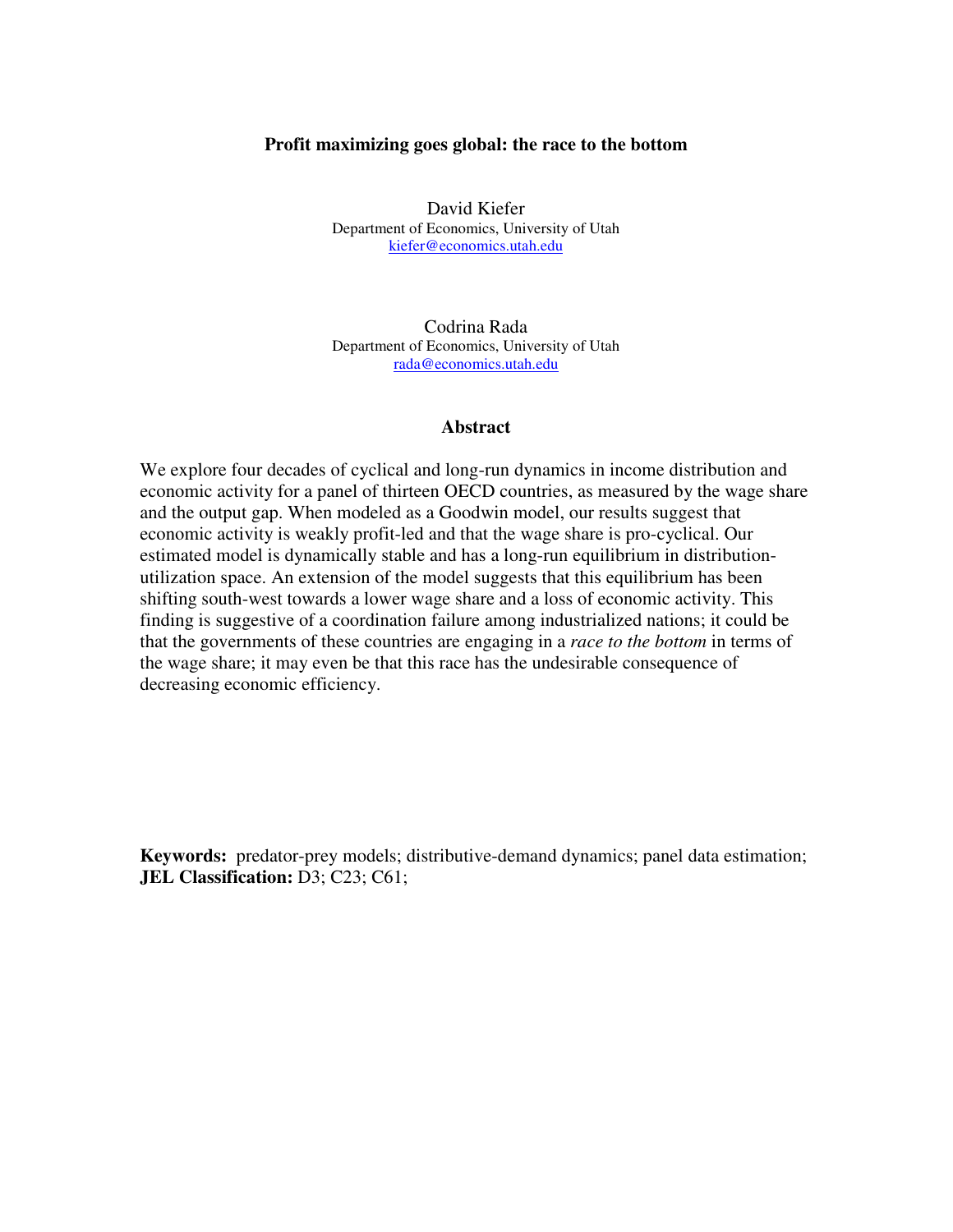## Profit maximizing goes global: the race to the bottom

David Kiefer <sup>∗</sup> Codrina Rada †

#### Abstract

We explore four decades of cyclical and long-run dynamics in income distribution and economic activity for a panel of thirteen OECD countries, as measured by the wage share and the output gap. When modeled based on predator-prey dynamics, economic activity in OECD countries is weakly profit-led. Convergence to a long-run equilibrium is relatively slow delaying the profit-squeeze stage for many years. An extension of the model suggests that the long-run equilibrium has been shifting south-west towards a lower wage share and a loss of economic activity. This finding is suggestive of a coordination failure among industrialized nations; it could be that the governments of these countries are engaging in a race to the bottom in terms of the wage share; it may even be that this race has the undesirable consequence of decreasing economic efficiency.

Keywords: predator-prey models; distributive-demand dynamics; panel data estimation; JEL classification: D3; C23;

## 1 Introduction

The great crisis of 2008 and its ongoing impact on economies across the world has not shaken much of the profession's trust in its theoretical postulates.<sup>1</sup> Nonetheless, recent indication of rising inequality has made the profession highlight more the role of income distribution in the making of the financial and economic crises this time around (Taylor (2011), Kumhof and Ranciere (2010), Rajan (2010)). We invoke Goodwin (1967)'s theoretical model of the business cycle to explore cyclical dynamics of distribution and economic activity. We quantify this model as first differences in the wage share and the output gap and estimate this specification on a panel of OECD countries over the past four decades. Looking more deeply, we infer that the countries of the industrialized world may be pursuing policies that progressively increase inequality, they may even be foregoing potential output in a quest for a competitive edge in the global economy. Our results suggest that the increasing inequality associated with the great crisis may just be the 'icing on the cake'.

<sup>∗</sup>Professor, Department of Economics, 260 S. Central Campus Drive, University of Utah, Salt Lake City, UT 84112, email: kiefer@economics.utah.edu.

<sup>†</sup>Assistant Professor, Department of Economics, 260 S. Central Campus Drive, University of Utah, Salt Lake City, UT 84112, email: rada@economics.utah.edu. We would like to thank Duncan Foley, Marc Lavoie, Lance Taylor and Rudi von Arnim for their helpful comments on the first draft of this paper.

<sup>&</sup>lt;sup>1</sup>Among these are views that absolve markets of any failures and assume instead that markets are always efficient, and theories that rely on marginal productivity rules in the determination of factor incomes rather than a more realistic bargaining process between economic classes. We indirectly take issue with both of these postulates.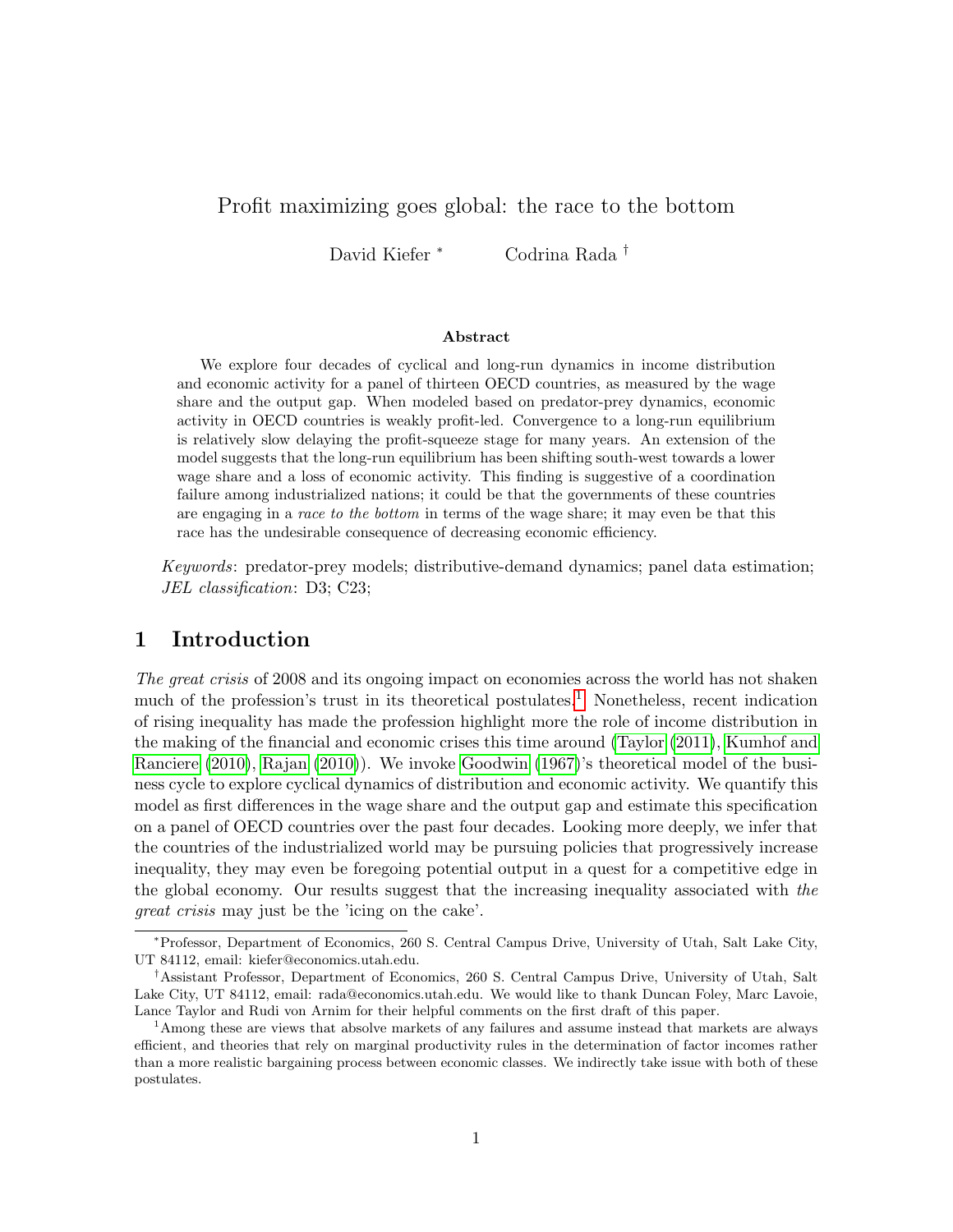Using the terminology of this literature, we find a counter-clockwise movement in the capacity-distribution space. Economic activity appears profit-led, and profits get squeezed during the upper part of the cycle. We generalize this econometric specification to allow the long-run equilibrium of this dynamic model to trend, and find evidence that it is migrating south-west in distribution-utilization space, towards a lower wage share and a lower level of utilization. This inequitable and inefficient trend is suggestive of a coordination failure as proposed in von Arnim et al. (2012) and of counter-productive policy in industrialized economies as discussed by Storm and Naastepad (2012) or Stockhammer et al. (2009) among others.

A number of factors may be contributing to this disturbing trend, including macroeconomic shocks, structural changes, government policies and globalization. Appropriate data for studying these issues are available back to around 1970. It was around then when governments turned their attention to income distribution as part of a strategy to achieve increased economic and employment growth (Taylor (2011), Storm and Naastepad (2012)). It has often been asserted that job creation requires wage moderation, that growth requires higher profits attained through a lower labor share. We argue that this view is reinforced by accelerating globalization and that the competition between nations for high profits has given rise to a race to the bottom.

Our long-run inefficiency finding in section 3 is certainly empirically weaker than our long-run inequality one, although both are statistically significant. Our story in section 4 highlights policies and institutional changes as likely causes of the decline in the wage share. Several factors can explain the reduction in long-run utilization: a generally contractionary tendency in macroeconomic policy; a decline in capacity utilization necessary to accommodate higher profits; a decline in labor productivity growth in response to a decline in the wage share. Preceding sections 3 and 4 is a review of the relevant literature on distribution-growth dynamics.

### 2 Goodwin's business cycle model

Goodwin (1967) introduced the predator-prey model by dynamically linking the employment rate and the income distribution.<sup>2</sup> An extensive literature has developed from his pathbreaking insight. Goodwin motivates his theory with the classical assumptions of a savingdetermined investment and that profits provide all the saving in this economy. However, the labor's power to bargain for a higher wage share increases with its market power derived from its higher employment rate. This conception of the business cycle emphasizes economic power relations; capitalist power lies in her use of investment, while worker power applies to the wage bargain.

Goodwin's equations have been interpreted with other scenarios. Flaschel (2008) and Flaschel (2009) provide a good flavor of the framework's many uses. Prominent among these is the Keynesian view of effective demand as the prime economic driver, substituting for the classical view of saving-driven investment (Barbosa-Filho and Taylor (2007), Nikiforos and Foley (2012), Tavani et al. (2011)). This approach describes the economy in terms of interactions between the capacity utilization and income distribution. Both interpretations can be quantified using the output gap  $u = Y/Y^*$ , the ratio of actual to potential real output,

<sup>2</sup>This model takes its name from its initial application to wolf and moose populations; Lotka (1925).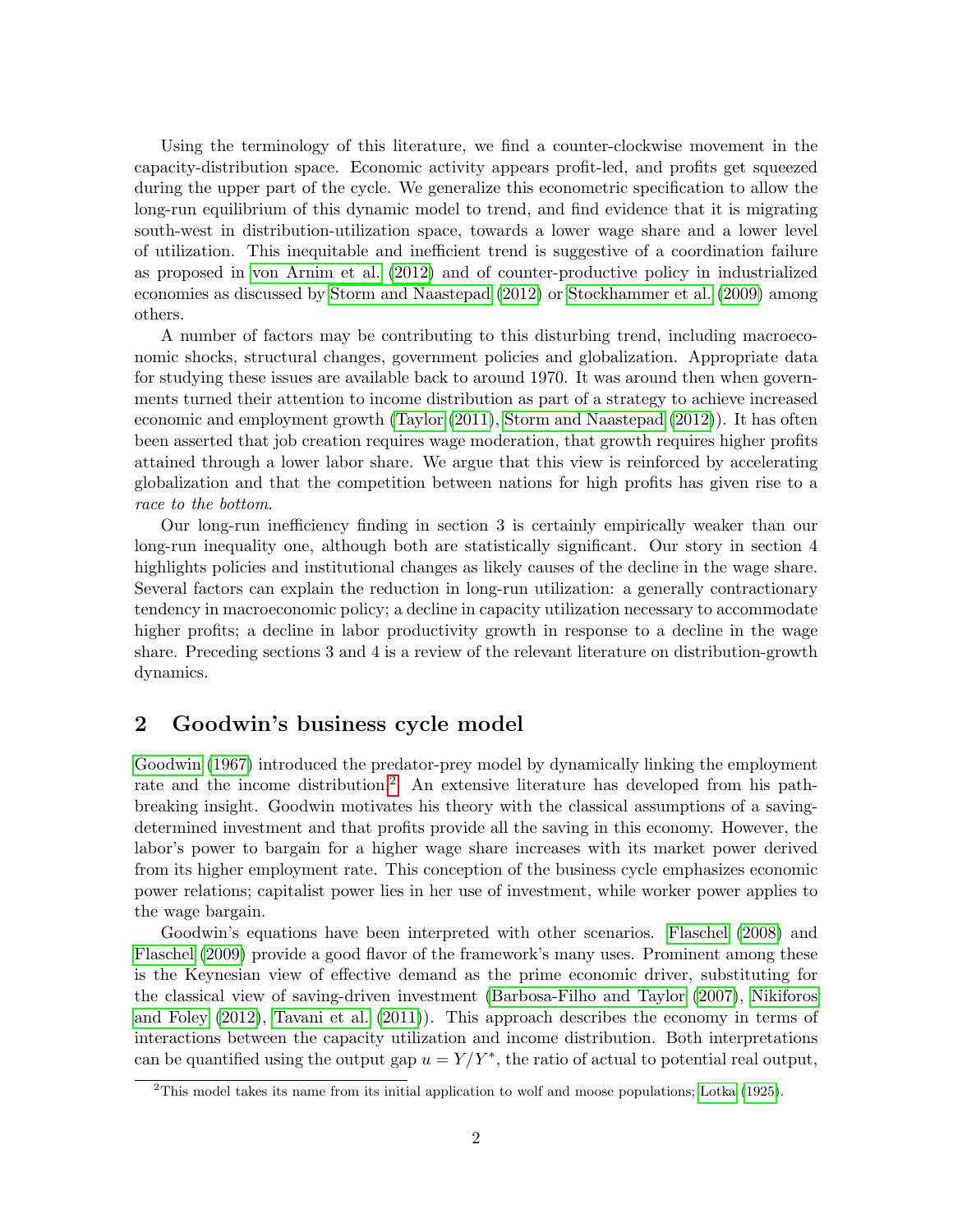and the wage share  $\psi = \omega/x$ , the ratio of the real wage to labor productivity. Taken together, the utilization-distribution dynamics are formalized by a system of locally stable differential equations:

$$
\dot{u} = f(u, \psi) \tag{1}
$$

$$
\dot{\psi} = g(u, \psi) \tag{2}
$$

There are different ways to describe the law of motion for capacity utilization, however all of them share the Keynesian postulate that excess demand causes increased utilization. Following Nikiforos and Foley (2012) and Taylor (2004) we think of excess demand as the difference between the demand for investment and the supply of saving, both of which are dependent on the capacity utilization and on the wage share. By definition an increase in the wage share implies a reduction in the profit share, which leads to a decline in investment.<sup>3</sup> Even relaxing the classical assumption that workers do not save, a redistribution towards wages has an overall negative effect on saving because workers save less that capitalists. On the other hand, higher capacity utilization positively affects both investment and saving, although if the effect on the latter is not greater the model will be locally unstable. Our assumption that higher capacity leads to higher investment might be explained by either the accelerator principle, or by firms that want to hold excess capacity as a way to meet expected future spikes in demand, or perhaps as a deterrent to rivals (Skott (2010), Steindl (1952)).

Equation (2) captures the reaction of distribution to changes in utilization conditioned on the contemporary state of distribution. This relation may be motivated by observing that the wage share is defined as the ratio of the real wage and labor productivity, and that both of these are also determined by capacity utilization and distribution.4 Empirical studies have consistently indicated that the real wage tends to rise in expansions and fall in recessions.5 Labor productivity also depends on utilization and the state of distribution, tending to increase rapidly at the beginning of a recovery. In general, a variety of dynamics are possible, including stable and unstable ones, or both in the presence of nonlinearities, or limit cycles. We describe two of the stable ones with unique long-run equilibria in a phase diagram in  $u - \psi$  space, which plots nullclines (the  $\psi = 0$  and  $\dot{u} = 0$  loci) and trajectories (see Figure 1).6 Our nullclines are linear, although nonlinear ones are often theorized. The turquoise trajectory plots the recovery from an exogenous output shock, specifically a sudden drop in utilization with no change in distribution. Their differences derive from the relative strengths of the several effects modeled by f and g.

If utilization nullcline slopes up and the distribution curve slopes down, recovery will follow a clockwise trajectory after an adverse utilization shock; this has come to be known as a wage-led economy; see the left panel. In this case a rise in the wage share stimulates

<sup>6</sup>Slopes of the two nullclines are given by:  $-\frac{\partial f_u}{\partial f_{\psi}}$  for utilization and  $-\frac{\partial g_u}{\partial g_{\psi}}$  for distribution. The local stability assumption translates in negative signs for the partial derivative signs on the Jacobian's main diagonal.

 ${}^{3}$ The Kaleckian model has been discussed in many papers. Notable contributions are from Blecker (1989), Dutt (1984), Lavoie (1995), Naastepad (2006) among others.

<sup>&</sup>lt;sup>4</sup>Goodwin's model derives the distribution equation from a Phillips curve, finding a vertical nullcline that depends on labor productivity and expected wage inflation.

 $5^5$ Using mostly the US as the relevant case Taylor (2004) explains at length different forces acting on the real wage and labor productivity over the cycles. Inflation also plays a crucial role in the determination of income distribution over cycles. He identifies two factors that affect the wage share, wage inflation that is associated with a profit-squeeze, and price inflation which leads to what is known as 'forced saving'.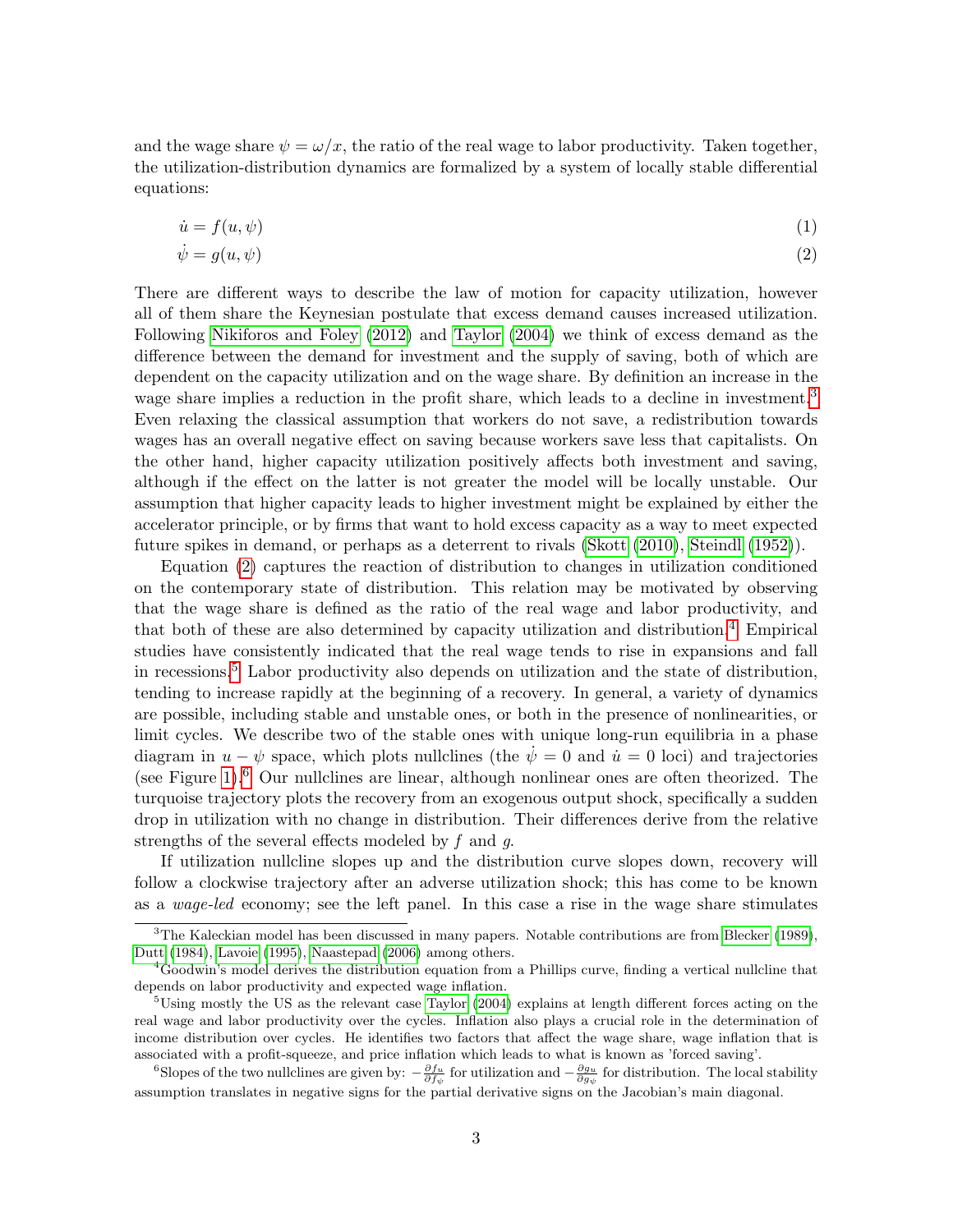

Figure 1: Graphical representation of a structuralist Goodwin model

economic activity due to the strong response of consumption to a higher wage share, compared to the weaker negative response of investment demand due to lower profitability. Although the wage share initially rises in wage-led economies, eventually it falls (and the wage share gets squeezed) as the economy returns its long run equilibrium. This late stage effect is described in the 'wage-led/wage squeeze' label. If utilization nullcline slopes down and the distribution curve slopes up, recovery will follow a counter-clockwise trajectory after an adverse utilization shock; this has come to be known as a *profit-led* economy (see the right panel in Figure 1). In this case investment responds strongly to increased profitability implied by a decreasing wage share; sometimes this early stage is known as 'forced-saving', consistent with the classical assumption that capitalist save all their profit.<sup>7</sup> Although the wage share initially falls in profit-led economies, eventually it rises (and the profit share gets squeezed) as the economy returns its long run equilibrium, consistent with the 'profit-led/profit squeeze' label.

Shocks to either of these variables can be temporary or permanent as depicted in Figure 2. A temporary utilization shock, for example, does not shift any nullcline. A permanent shock, on the other hand, might be characterized as a shift of the utilization nullcline (distribution nullcline unchanged), perhaps due to technological change, or rivalry for global markets, or institutional changes that maintain a conservative monetary and fiscal policy stance. The diagram illustrates how a profit-led economy might converge to a new long-run equilibrium at point C. For this example of an adverse utilization nullcline shift, the recovery (from B to  $C$ ) is incomplete and anti-labor with the new equilibrium at a lower wage share and a higher level of utilization (but less that the initial one at point  $A$ ). Of course, other scenarios can be imagined and other nullcline shapes assumed.

It is unwise to associate the movement of a specific nullcline with a particular cause without a more complete theory about the nature of equations (1) and (2). Notice that we might also shift to a long-run utilization consistent with the equilibrium point at  $C$  by an upward shift of the distribution nullcline. This recovery would be incomplete and pro-labor.

<sup>7</sup> von Arnim et al. (2012) and Rezai (2011) develop a general equilibrium framework for open economies and show that although each individual economy becomes more profit-led with trade, a redistribution away from labor may have adverse effects on global demand and therefore on each individual country's income.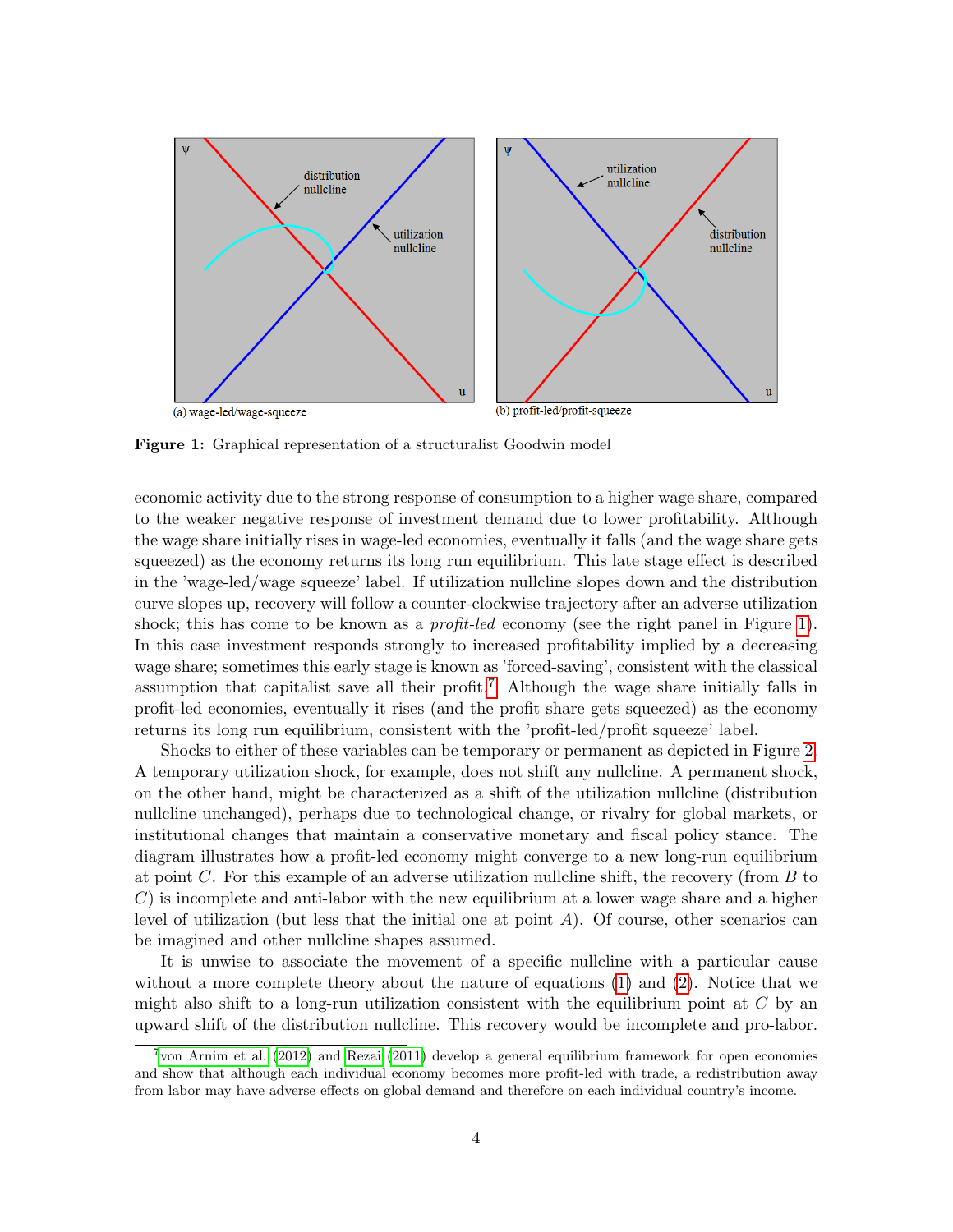

Figure 2: Response to temporary (turquoise) and permanent (pink) utilization shock in a profit-led economy

Notice further that a permanent decline in utilization could occur without consequences for distribution if there were a leftward shift of both nullclines. Finally, notice that all these conclusions are contingent on the profit-led configuration of the phase diagram and could be dramatically different for the wage-led configuration. Although they are obviously related, we conclude that it is easier to theorize about the long-run equilibrium (both its utilization and distribution coordinates) than about individual nullclines. Neither the location of nullclines nor of the long-run are directly observable. The Goodwin model provides a method for measuring the nullcline slopes. This model also provides a method that can be extrapolated to predict the equilibrium.

# 3 OECD data, econometric models and estimation results

There is an extensive empirical literature relevant to the Goodwin model.<sup>8</sup> Most authors choose a single regression equation to examine distributive effects on different measures of utilization. A recent econometric study by Barbosa-Filho and Taylor (2007) generalize this methodology with a VAR specification and find that the postwar US economy can be described as a profit-led/profit-squeeze case. Stockhammer and Onaran (2004) also use a vector autoregressive model (VAR) to study the interconnection between output, distribution, unemployment and labor productivity in the US, UK and France. They find that utilization is associated with employment growth but are inconclusive about the connection between wages and other macro indicators.

We study this topic with a panel of thirteen OECD countries for the past four decades.<sup>9</sup>

<sup>&</sup>lt;sup>8</sup>Hein and Vogel (2008) provide a comprehensive review of empirical studies that estimate effects of income distribution on economic activity.

<sup>9</sup>Selected OECD economies are: Australia, Canada, Finland, France, Germany, Ireland, Italy, Japan, South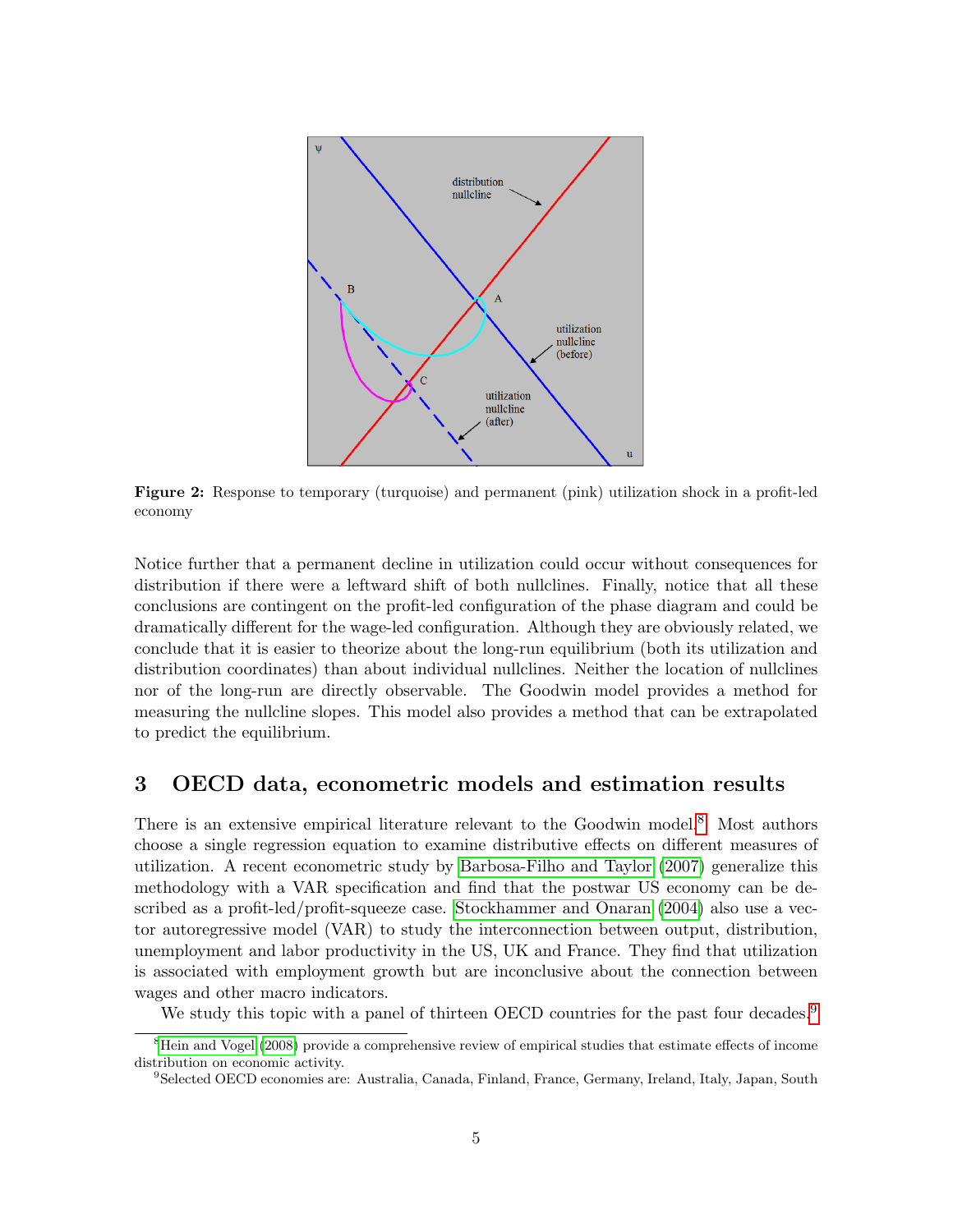Table A.1 in the appendix summarizes our data. We measure the income distribution by the wage share index, or real unit labor costs, computed as the ratio of unit labor cost to GDP deflator. We measure capacity utilization by the GDP gap, the percentage difference between actual and potential gross domestic product. Except for Korea, the average wage share index in Figure 3 exceeds the 2005 base in every case, suggesting that the wage share has fallen worldwide over the sample period. Our interpretation of the Korean data is that they reflect a period during which the Korean economy was catching up with the level of development already achieved in the other industrialized countries. Given the OECD definition of the GDP gap, it is a little surprising this statistic averages slightly negative for all countries, except Ireland.<sup>10</sup> Figure 4 shows that utilization has been considerably more volatile than distribution in Figure 3. This plot clearly documents the linkages involved in the great crisis of 2008, indicating that the downturn has been felt most severely by Ireland and Finland.



Figure 3: Labor share Figure 4: GDP gap

#### 3.1 Cycles and trends

The qualitative features of the pure predator-prey model used by Goodwin are unrealistic when it comes to an actual economy. The model exhibits closed orbits around a unique fixed point (Lorenz (1993)). We can constrain the model to produce these pure Goodwin cycles. The model, which we present in the appendix, performs poorly. We work instead with a difference-equation version of the differential-equation theory (1) and (2):

$$
u_{it} - u_{it-1} = \beta_0 \left( \psi_{it-1} - \left( \psi_t^* - \beta_1 u_t^* \right) - \beta_1 u_{it-1} \right) + v_{it}
$$
\n(3)

$$
\psi_{it} - \psi_{it-1} = \alpha_0 \left( \psi_{it-1} - \left( \psi_t^* - \alpha_1 u_t^* \right) - \alpha_1 u_{it-1} \right) + \varepsilon_{it} \tag{4}
$$

where the subscript refers to the  $i^{th}$  country in the  $t^{th}$  period. The  $\alpha's$  and  $\beta's$  are parameters, and  $\varepsilon_{it}$  and  $v_{it}$  are error terms. We use several specifications for the long-run coefficients  $\psi_t^*$ and  $u_t^*$ . We begin by imposing a cross-equation restriction that requires a long-run equilibrium along the wage share axis at  $\psi_t^* = \psi_0^*$  (a parameter) and at  $u_t^* = u_0^* = 0$  (a restriction). We

Korea, Netherlands, Sweden, US and the US. The data was extracted on 28 Oct 2012 20:27 UTC (GMT) from OECD iLibrary, Economic Outlook 90.

 $10$ Gianella et al. (2008) and Giorno et al. (1995) among others discuss the OECD methodology for estimating the output gap. More information on the OECD methodology can be found at http://www.oecd.org/eco/sourcesmethodsoftheoecdeconomicoutlook.htmOECD.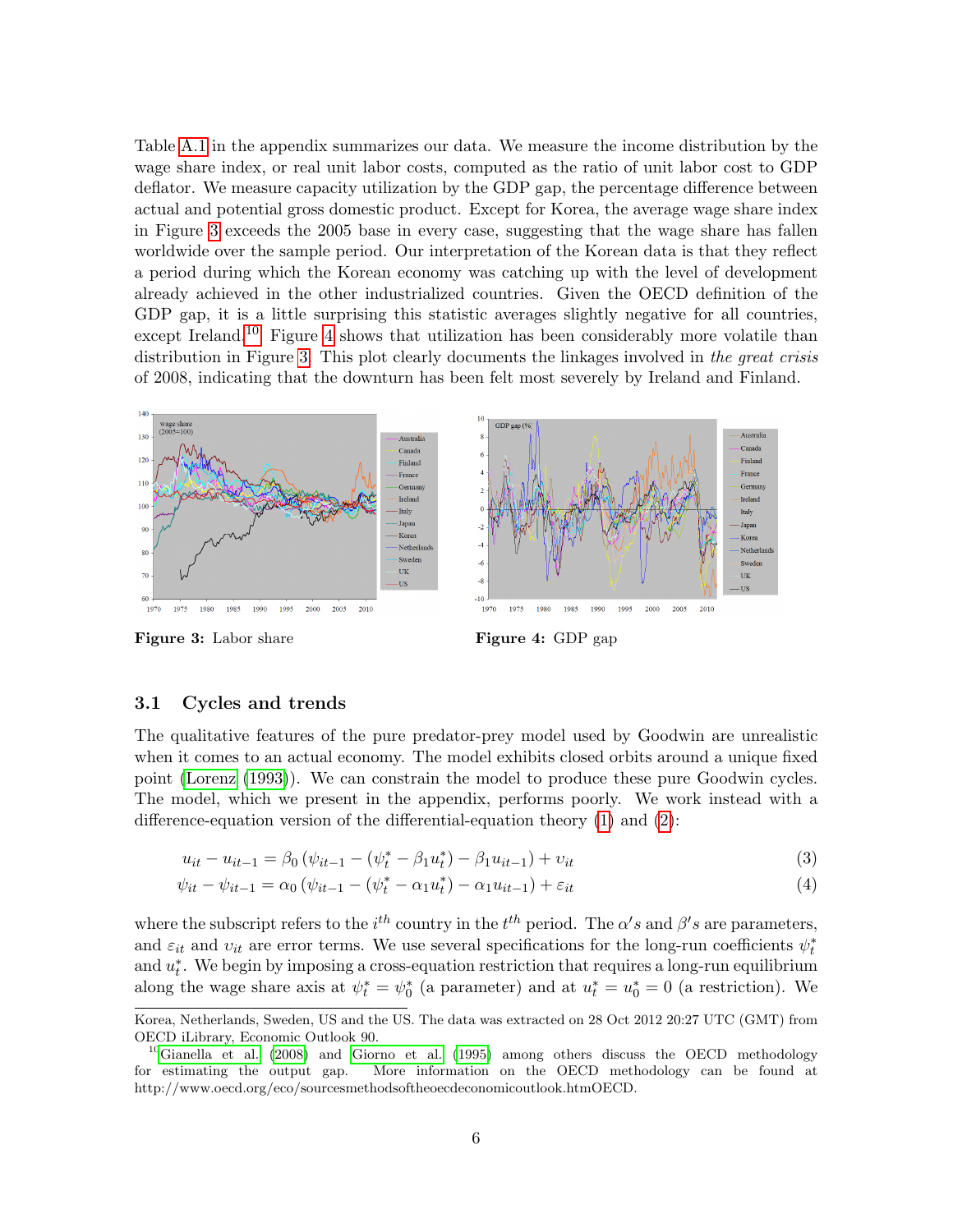refer to the  $u_0^* = 0$  specification as the NAIRU restriction because it imposes the conventional assumption that the long-run equilibrium occurs at the potential output. This restriction is consistent with the OECD's method of estimating the GDP gap, although many studies of the Goodwin model do not require that the long-run GDP gap be fixed at zero.<sup>11</sup>

After rearrangement this specification can be seen as a  $VAR(1)$ ; the dependent variables depend entirely on lagged values of themselves. Table 1 reports generalized least squares (GLS) estimates of this model in column (a) under the assumption of different variances for each country, and nonzero intercountry and interequation covariances. In other words, we allow for significant interactions among countries. 12

| model                              | (a)        | (b)          | (c)            | (d)              | (e)              |
|------------------------------------|------------|--------------|----------------|------------------|------------------|
|                                    | NAIRU,     | <b>NAIRU</b> | <b>NAIRU</b>   | general long-    | long-<br>general |
|                                    | seemingly  | quadratic    | country-       | with<br>run      | with<br>run      |
|                                    | unrelated  | nullclines,  | specific       | linear<br>trend, | stochastic       |
|                                    |            | seemingly    | nullclines,    | seemingly        | trend,<br>maxi-  |
|                                    |            | unrelated    | seemingly      | unrelated        | mum likelihood   |
|                                    |            |              | unrelated      |                  |                  |
| wage slope $\alpha_1$              | 5.386      | 5.433        | $6.422$ ave    | 4.493            | 4.297            |
|                                    | (6.045)    | (5.964)      | $(-3.520)$ ave | (6.383)          | (4.910)          |
| gap slope $\beta_1$                | $-14.941$  | $-15.527$    | $-22.071$ ave  | $-11.104$        | $-11.562$        |
|                                    | $(-2.290)$ | $(-2.285)$   | $(-1.660)$ ave | $(-3.122)$       | $(-3.274)$       |
| wage squared slope $\alpha_2$      |            | 0.0002       |                |                  |                  |
|                                    |            | $(-0.618)$   |                |                  |                  |
| gap squared slope $\beta_2$        |            | $-0.614$     |                |                  |                  |
|                                    |            | $(-1.553)$   |                |                  |                  |
| wage share scaling $\alpha_0$      | $-0.023$   | $-0.023$     | $-0.023$       | $-0.027$         | $-0.029$         |
|                                    | $(-7.033)$ | $(-6.886)$   | $(-6.946)$     | $(-7.844)$       | $(-6.417)$       |
| gap scaling $\beta_0$              | $-0.006$   | $-0.006$     | $-0.005$       | $-0.008$         | $-0.008$         |
|                                    | $(-2.308)$ | $(-2.303)$   | $(-1.858)$     | $(-3.169)$       | $(-2.917)$       |
| long-run wage intercept $\psi_0^*$ | 102.81     | 103.43       | 102.71         | 110.36           |                  |
|                                    | (141.96)   | (131.64)     | (137.96)       | (73.61)          |                  |
| long-run gap intercept $u_0^*$     |            |              |                | 0.890            |                  |
|                                    |            |              |                | (1.656)          |                  |
| long-run wage trend $\psi_1^*$     |            |              |                | $-0.345$         |                  |
|                                    |            |              |                | $(-5.585)$       |                  |
| long-run gap trend $u_1^*$         |            |              |                | $-0.045$         |                  |
|                                    |            |              |                | $(-2.025)$       |                  |
| Schwarz criterion                  | $-1232$    | $-1224$      | $-1155$        | $-1250$          | $-1729$          |

Table 1: Estimation results, t-statistics in parentheses

Figure 5(a) illustrates model (a); it clearly implies that these economies are profit-led. It suggests that that the Goodwin-style causation is relevant for understanding macroeconomic outcomes.13 All the coefficient estimates are statistically significant; our distribution nullcline slopes up and the utilization nullcline slopes down consistent with profit-squeeze/profit-led

<sup>&</sup>lt;sup>11</sup>In unreported regressions we relax the NAIRU restriction by introducing a nonzero value for  $u_0^*$ . We estimate that  $\psi_t^* = 102.6$  and  $u_t^* = -0.09$ , and find that the later is insignificantly different from zero.

<sup>&</sup>lt;sup>12</sup> We can further generalize the error structure by introducing within-equation serial correlation. Although this does yield a somewhat better fit in terms of the Schwarz criterion (an unreported estimate of model (a) achieves Schwartz=-1265), we reject it. Our objection is that the  $AR(1)$  errors suggest that the underlying model should be re-specified as a  $VAR(2)$ , but such a specification loses its intuitive appeal as an analogue of the Goodwin model. In further unreported results we re-estimated these two equations as an unrestricted  $VAR(2)$ ; we find that the dynamic properties of  $VAR(2)$  are indistinguishable from those of model (a).

<sup>&</sup>lt;sup>13</sup>This observation underlines an important difference between our approach and the econometric approach used by Nikiforos and Foley (2012) in that they attempt to estimate these nullclines directly from the scatter of points for the US without specifying the dependent variables as differences.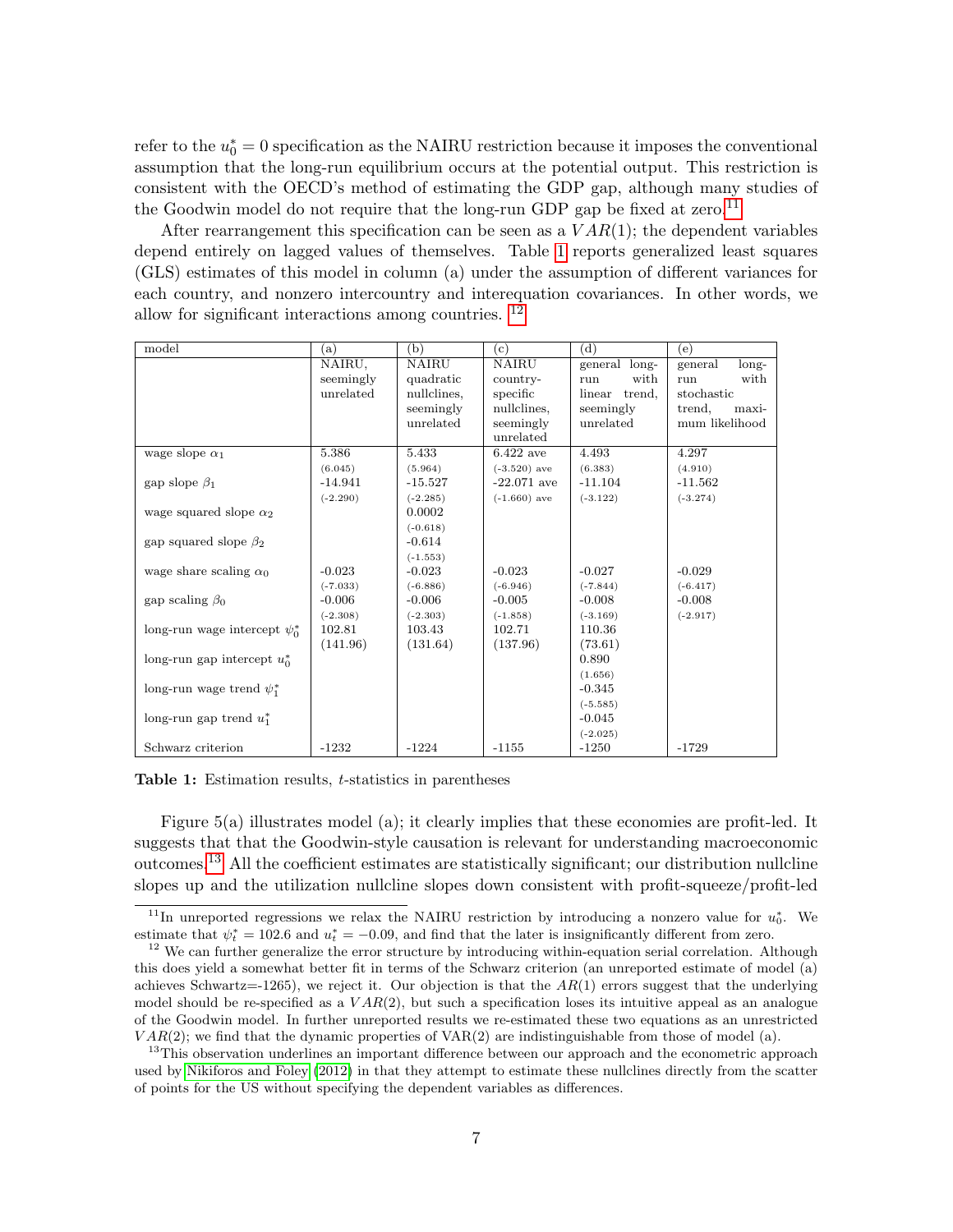regimes and the results reported by Barbosa-Filho and Taylor (2007). Overall, our estimates for the two slopes are considerably larger, at  $d\psi/du = 5.38$  for the distribution and  $d\psi/du =$ −14.94 for utilization. These numbers point out to strong profit squeeze but a weak profit-led demand regime. A one-percentage point increase in utilization generates over five percentage points rise in the wage share for the OECD group relative to the base year (2005=100), while a one-percentage point increase in the wage share leads to a  $1/14.94 = .06$  percentage points decline in capacity utilization compared to about 0.33 percentage points estimated by Barbosa-Filho and Taylor (2007). When we allow nullcline slopes to vary in model (c), we find that a profit-led regime holds across all 13 countries. Table B.2 in the appendix reports our estimates of country-specific nullclines.



Figure 5: Nullclines (a) and trajectories (b) for model (d), $\Delta u_t = 0$  in red,  $\Delta \psi_t = 0$  in blue, and 1933 observations

Business cycle dynamics are further illustrated in Figure 5(b). Here we simulate the model's predictions in the absence of any shocks starting at a variety of initial conditions. The trajectories do not exhibit persistent Goodwin cycles. All paths converge to a longrun equilibrium at the point where the nullclines intersect.<sup>14</sup> Convergence is relatively slow; the first 5 years of each path are denoted in black, the remainder in gray. This slowness indicates that the profit-led stage of the recovery from a temporary output shock (but no distribution shock) can be rather long-lived, delaying the profit-squeeze stage for many years. Comparing these two plots suggests that the elongated scatter of points in Figure 5(a) around the equilibrium may be explained with Figure 5(b) as equilibrating dynamics subsequent to output shocks.

Nikiforos and Foley (2012) emphasize the possibility of multiple long-run equilibria arising from nonlinear nullclines and the counterintuitive inferences that this implies. We investigate this possibility by adding quadratic terms to our basic model's equations, (3) and (4). Estimation results for this specification are reported as model (b) in Table 1. Our results show little statistical support for nonlinearities. Furthermore, plotting the linear and quadratic nullclines

<sup>&</sup>lt;sup>14</sup>Model (a) has two real roots at 0.96 and 0.93, verifying dynamic stability.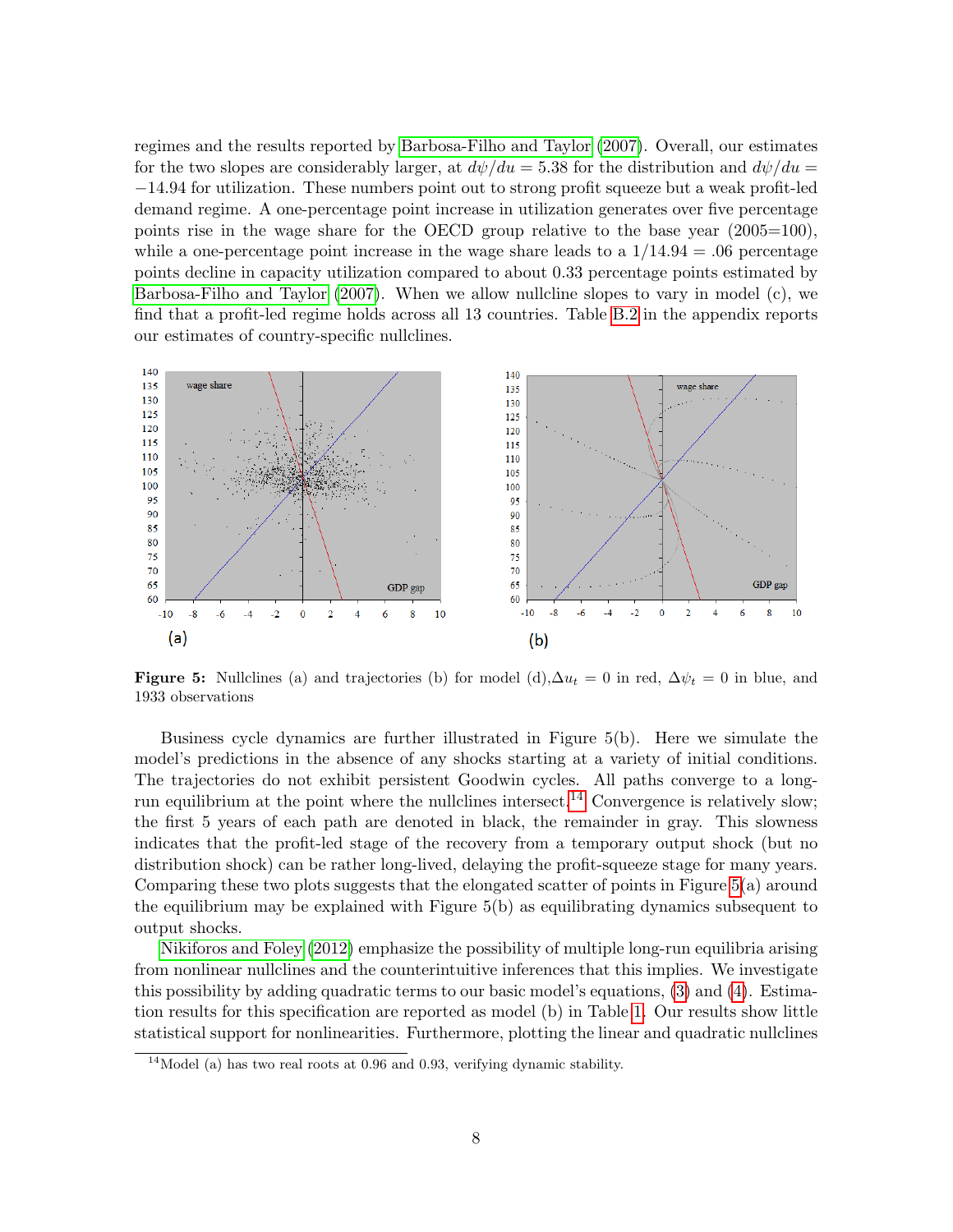and trajectories together (not shown) reveals that they are essentially indistinguishable.<sup>15</sup>

The result that  $\hat{\psi}_0^* > 100$  suggests that the long-run equilibrium may be moving downward. So does the literature's focus on inefficiency as a consequence of suppressing the wage share (see Nikiforos and Foley (2012)). In order to investigate these possibilities, we generalize our specification in model (d) by introducing a linear trend model of the long-run equilibrium; we also relax the NAIRU restriction by allowing the long-run GDP gap to be nonzero. Although the long-run equilibrium is unobservable, it is the conceptually appropriate indicator of the trend in capitalist economies. The  $\psi_0^*$  coefficient is reinterpreted as the 1970 wage share equilibrium, and  $u_0^*$  as the 1970 utilization equilibrium. This generalization may be motivated by a variety of evidence that there have been long-term trends in the global economy, notably the trend toward greater income inequality. This specification does not impose a direction on these trends, it may be positive or negative. Model (d) finds significant downward trends for both long-run coordinates. Figure 6 illustrates the implication that globally the long-run equilibrium has shifted south-west over the past 4 decades, the utilization nullcline more than the distribution one. Although the significance of our result do not identify a cause for these trends, it is consistent with the argument that the declining wage share has had an adverse impact on utilization. In other words, the race to the bottom in terms of wage shares is an inefficient policy.



Figure 6: Comparison of alternative trajectories of the long-run equilibrium

We can use the estimates in table 1 to calculate the steady-state solutions for our variables and measure the magnitude of the overall shift. A simple reading and computation using the numbers in column (d) show that the intersection of the two nullclines has shifted from  $(\psi_{1970}^* = 110.36, u_{1970}^* = 0.89)$  to  $(\psi_{2012}^* = 95.87, u_{2012}^* = -1.0)$ . Our linear trending equilibrium specification in Figure 6 assumes that the annual shifts are evenly spaced. We estimate the slope of the steady-state trajectory and obtain  $\Delta \psi^* / \Delta u^* = 7.67$ . The slope

<sup>&</sup>lt;sup>15</sup>Adding both quadratic and cubic terms to the basic model does not change this conclusion.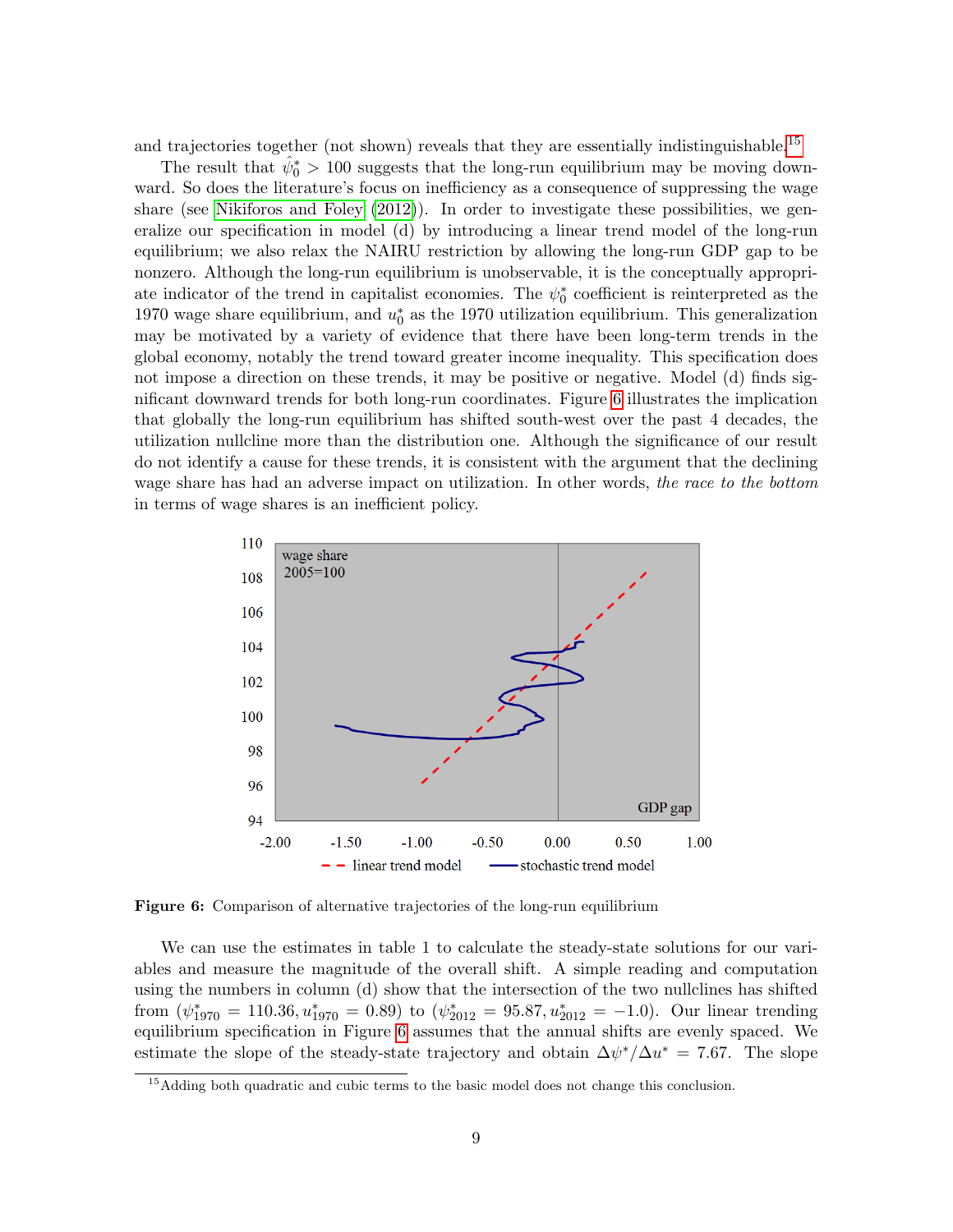describes the relative movement of these two unobserved variables over time but it is not meant to suggest a causal pattern. All we can say using our model is that a one percentagepoint increase in the *steady-state* wage share is associated with  $1/7.67 = 0.13$  percent rise in capacity utilization at the steady-state. Conversely, a one percent decline in  $u^*$  coincides with a 7.67 percentage-point decline in the wage share in the long-run.

Our econometric model contains two error terms  $\varepsilon_{it}$  and  $v_{it}$  that account for random shocks, both utilization shocks like a temporary fiscal contraction or a Tsunami disaster and wage share shocks like a temporary minimum wage increase. Table 2 averages the 351 estimates in this covariance matrix for model (d). The estimated covariance matrix reinforces the notion that there are global linkages between modern economies.

|                                                                                         | average  | observations |
|-----------------------------------------------------------------------------------------|----------|--------------|
| $\overline{\text{gap }Var}(v_{it}) = \sigma_{iu}^2$                                     | 1.034    | 13           |
| wage share $Var(\varepsilon_{it}) = \sigma_{i\varepsilon}^2$                            | 1.555    | 13           |
| within $Cov(\varepsilon_{it}, v_{it}) = \sigma_{ii\varepsilon v}$                       | $-0.698$ | 13           |
| between gap $Cov(v_{it}, v_{jt}) = \sigma_{ijv}$                                        | 0.196    | 78           |
| between wage $Cov\left(\varepsilon_{it},\varepsilon_{jt}\right)=\sigma_{ij\varepsilon}$ | 0.107    | 78           |
| between gap-wage $Cov(v_{it}, \varepsilon_{jt}) = \sigma_{ijv\varepsilon}$              | $-0.141$ | 156          |

Table 2: Summary of linear trend model's the between-country covariance matrix

The positive covariance  $\sigma_{ijv}$  of utilization shocks is expected, reflecting obvious demand linkages between countries. Interestingly, we also find a positive covariance  $\sigma_{ij\epsilon}$  of wage share shocks; that there are between-country linkages in wage shocks is less obvious, although it is consistent with our global race to the bottom hypothesis; a wage drop in one country is associated with a wage drop in another country.<sup>16</sup> More surprising are the negative covariances  $\sigma_{iive}$  between wage share and utilization shocks. This finding indicates that temporary negative shocks to the GDP gap in one country is statistically associated with temporary positive shocks to the wage share in another country. This suggests that some aspects of the wage-utilization dynamic still are not captured in our simple linear model. Perhaps this negative between-country wage-utilization covariance indicates yet another source of global linkage.

The econometrics above allowed only temporary shocks, but the observed downward trends in the long-run equilibrium suggests that there may be permanent shocks, as well as temporary ones. We study this distinction in model (e) by further generalizing our specification as a state space model. We suppose that the long-run equilibrium that applies in all countries is subject to persistent random shocks, specifically, the long-run equilibrium  $(\psi_t^*, u_t^*)$  is redefined as two random walks.<sup>17</sup> Such models are sometimes called *stochastic* trends. The variances in these equations imply a standard deviation of .05 per year for the wage share step and .01 per year for the GDP gap step; these are chosen to be consistent with the relative trends found in model (d) and also to smooth the evolution of long-run equilibrium. The random walk model is appealing because it is agnostic about the path; it also has the potential of being further generalized to incorporate exogenous determinants of the long-run. In Table 1's results, model (e) is preferred for its goodness-of-fit and statistical significance. When we relax the deterministic linear trend on the equilibrium we find any-

 $16$ Rudi von Arnim suggested that this finding can also be due to imported price inflation which workers are unable to translate into higher nominal wages.

<sup>&</sup>lt;sup>17</sup>Specifically we assume  $u_t^* = u_0^* + \xi_t$ , where  $\xi_t$   $N(0, 0.01)$  and  $\psi_t^* = \psi_0^* + \mu_t$ , where  $\mu_t$   $N(0, 0.25)$ .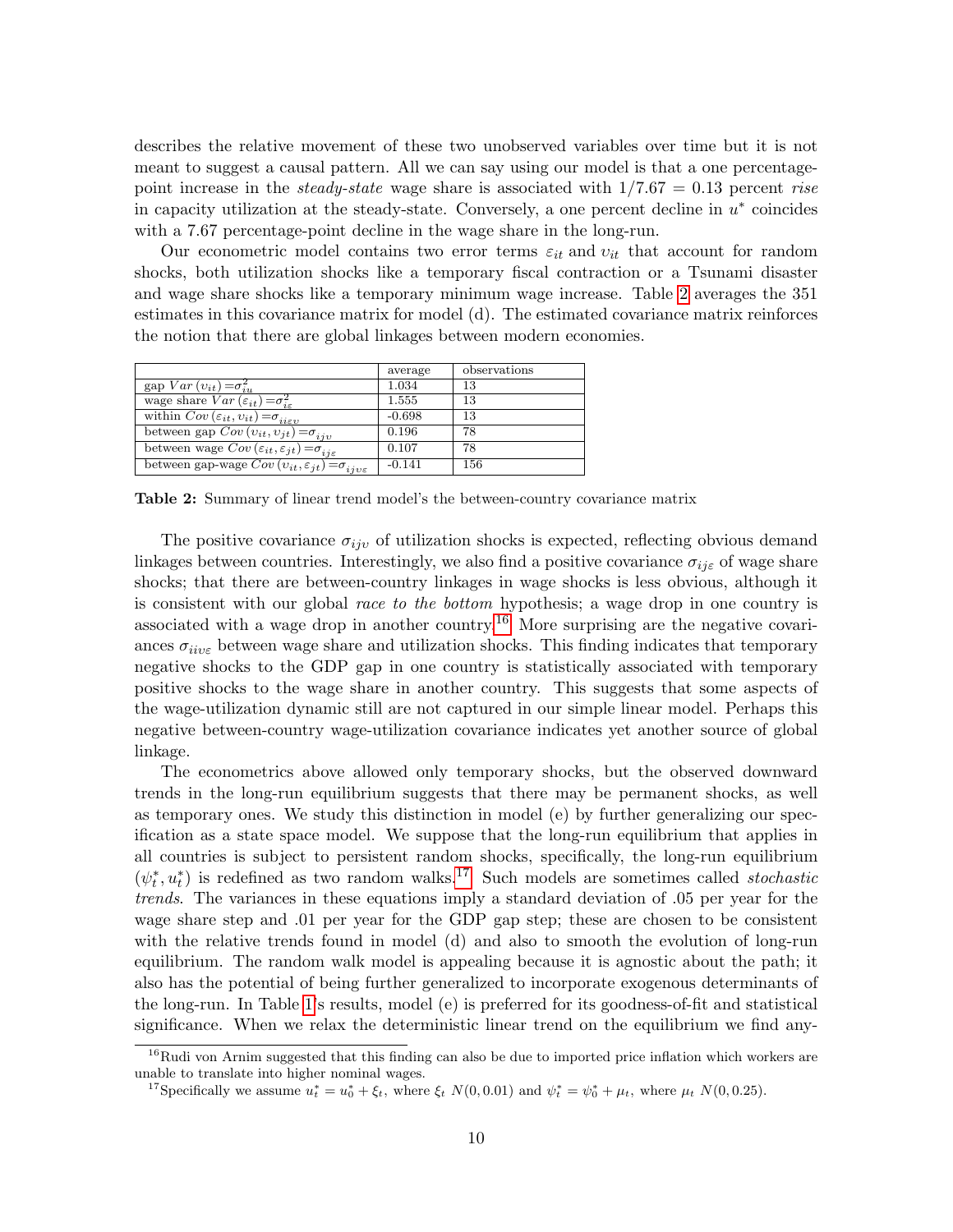thing but a linear trend, although the general south-west direction remains unchanged; see Figure 6.

This stochastic trend extension can be estimated as a Kalman filter in which the coordinates of the long-run equilibrium are the state variables according to the random walk specifications and the wage share and the GDP gap are the observation variables. We estimate the coefficients by maximum likelihood on a sample of 145 quarterly observations 1976-2012 on eleven countries.18 Unreported results of the covariance matrix of the residuals of this stochastic trend model suggest a pattern similar to that of the linear trend model in Table 2. We conclude that both temporary and permanent shocks are relevant in the dynamics of these economies.



Figure 7: Comparing the linear and stochastic trend estimates of state variables

Figure 7 plots our smoothed estimates of the state variable time series  $(\psi^*, u^*)$  in comparison with the linear series predicted by model (d). Despite the flexible nature of the stochastic trend model, the roughly continuous downward trend in the equilibrium wage share is confirmed, although it does turn slightly upward following the great crisis of 2008. For the equilibrium utilization, however, the stochastic trend differs markedly from the steady trend enforced on the linear model. The stochastic estimate starts at a point close to zero in 1976, but does not show any sustained trend until after 2005. Then, it drops dramatically at about the 2008 crisis. Perhaps the great crisis has brought a long-lasting shift in the efficiency of capitalist economies, perhaps this time is different.

#### 4 The race to the bottom

There has been a trend towards a lower wage share. Also, there is weaker evidence of a decline of economic activity in the long run that is pushing OECD economies below their potential output. These findings could be independent, or they could be related. A variety of causes are possible. Although we have not empirically isolated the causes, nevertheless, in light of the short-run linkages, we believe that there are long-run dynamics that require a political economy perspective.

<sup>&</sup>lt;sup>18</sup>In order to obtain a balanced panel of observations, we dropped both Germany and Ireland due to data unavailability. We also dropped the first 5 years.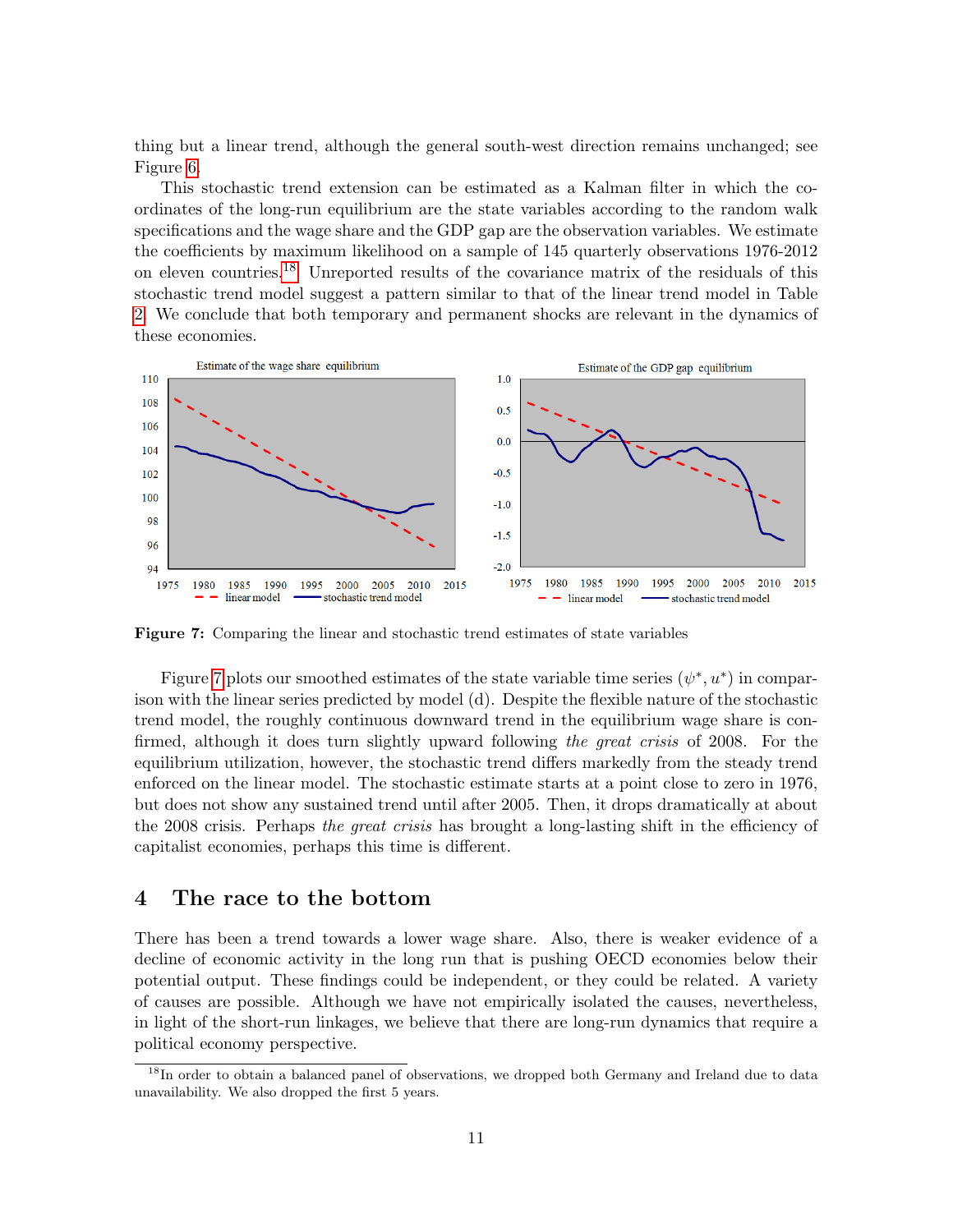Among possible causes are permanent shifts in technology, increased global capitalist market power either in product or labor markets, and trends in government policies. We offer a race-to-the-bottom hypothesis as one version of the latter. We propose that governments have been pursuing a broad set of policies to suppress the wage share in order to increase their exports; they are racing to stimulate output by decreasing labor costs. This worldwide phenomenon has been proceeding steadily during recent decades (see Bowles et al. (1990) and recently Stiglitz (2012), Storm and Naastepad (2012)). Among policies that have contributed to these trends are tight macroeconomic policies, embodied in inflation targeting for monetary policy, and the austerity movement for fiscal policy.

On other fronts, governments have tilted the capital-labor bargain towards greater inequality through the lax regulation of financial markets, reductions in the progressivity of the tax structure and reductions in corporate tax rates, changes in bankruptcy laws and support for anti-labor collective bargaining agreements. Our results suggest that these institutional and policy shocks spread across countries limiting workers' bargaining power to claim productivity gains or higher nominal wages in response to price increases. Continuous efforts towards deregulation and deterioration of antitrust laws since the 1980s, especially in the US, also led to extraordinary concentration of market power which has hindered the process of job creation. As Paul Krugman bluntly put it in a recent op-ed:<sup>19</sup>

...antitrust enforcement largely collapsed during the Reagan years and has never really recovered. Yet [...] increasing business concentration could be an important factor in stagnating demand for labor, as corporations use their growing monopoly power to raise prices without passing the gains on to their employees.

Overlooked in this set of policies is the adverse effect on long-run utilization. According to the conventional doctrine embodied in our NAIRU restriction, tight macroeconomic policy has only a temporary effect and the GDP gap returns eventually to zero. We propose that a continuing policy of inflation targeting implies that the GDP gap is below zero for many years and, therefore, it may have a lasting impact. On one hand, our argument mirrors the hysteresis explanation of persistent high unemployment rates in Europe. On the other hand, our results are aligned with Taylor (2011) and Stiglitz (2012)'s claims that macroeconomic policies, because of their distributional impact, may have permanent effects on the economy. Furthermore, increased income inequality and anti-labor policies will have an adverse impact on capacity if they reduce productivity growth or if they lead to lower demand for labor (Storm and Naastepad (2012)). Thus, the consequence of this policy race is certainly a longrun reduction in the wage share but also a loss of efficiency. Our results suggest that while the wage share trend has been steady, the long-run shifts in efficiency have been present but episodic and are linked to financial crises, especially the 2008 great crisis.

In retrospect our results emphasize the failure of orthodox economic thinking about macroeconomic management that emerged in the 1970s throughout the profession and around the world. The damage done by the great crisis goes beyond the financial collapse and the recent global recession. OECD economies appear to be moving in the wrong direction and, unless significant changes towards institutions that promote a more equal and equitable distribution of income are made, we are likely to see cumulative negative effects on economic efficiency and societies for many decades to come.

<sup>19</sup>See the NYT op-ed by Paul Krugman, 'Robots and Robber Barons', published on December 9, 2012.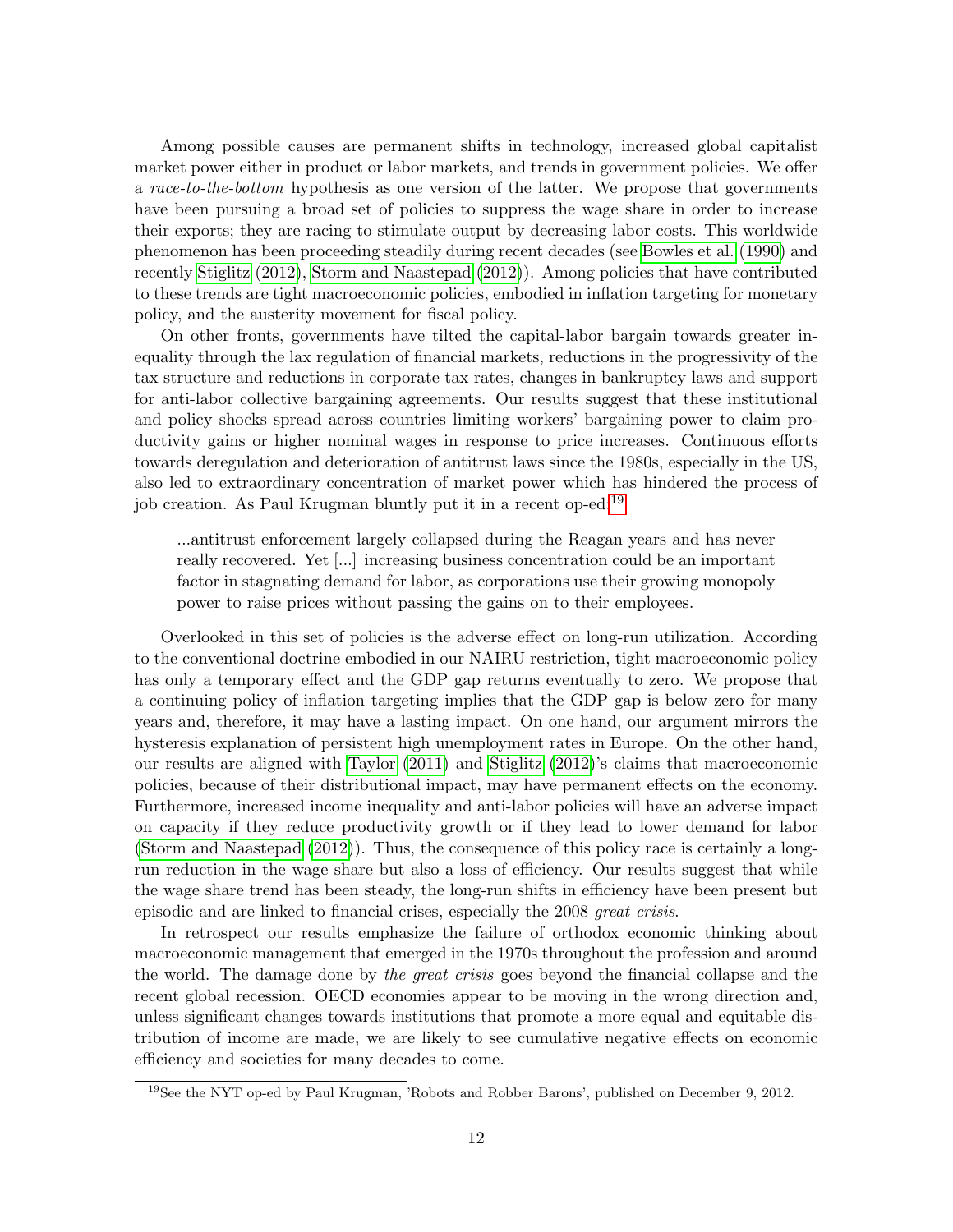# A Data

|             | wage         | share | GDP      | gap | observations |
|-------------|--------------|-------|----------|-----|--------------|
|             | $(2005=100)$ |       | $(\%)$   |     |              |
| Australia   | 105.4        |       | $-0.293$ |     | 165          |
| Canada      | 104.8        |       | $-0.215$ |     | 165          |
| Finland     | 106.1        |       | $-0.878$ |     | 146          |
| France      | 101.0        |       | $-0.216$ |     | 165          |
| Germany     | 103.5        |       | $-0.563$ |     | 85           |
| Ireland     | 106.2        |       | 0.573    |     | 89           |
| Italy       | 109.8        |       | $-0.201$ |     | 165          |
| Japan       | 102.3        |       | $-0.523$ |     | 165          |
| Korea       | 92.7         |       | 0.083    |     | 149          |
| Netherlands | 106.8        |       | $-0.087$ |     | 165          |
| Sweden      | 104.6        |       | $-0.083$ |     | 165          |
| UK          | 103.2        |       | $-0.118$ |     | 165          |
| US.         | 102.4        |       | $-0.489$ |     | 165          |
| average     | 103.7        |       | $-0.246$ |     |              |

Table A.1: Descriptive statistics, 1971-2012, thirteen OECD countries.

### B Further estimation results

The specification for our pure Goodwin model is written as:

$$
u_{it} - u_{it-1} = \beta_0 u_{it-1} \left( (\psi_t^* - \beta_1 u_t^*) - \psi_{it-1} \right) + v_{it}
$$
\n
$$
\tag{5}
$$

$$
\psi_{it} - \psi_{it-1} = \alpha_0 \psi_{it-1} \left( (\psi_t^* - \alpha_1 u_t^*) - u_{it-1} \right) + \varepsilon_{it}
$$
\n(6)

where the long-run output gap is constrained to zero. Compared to our main specifications in Table 1 the pure Goodwin model performs poorly in terms of the Schwarz criterion  $(Schwarz = -1171)$ . GLS estimates of this model are also difficult to interpret and insignificant in the case of the gap scaling estimate  $\beta_0$ . The estimates are:  $\alpha_0 = 0.001$ ,  $\beta_0 = 0.001$  (0.865)

and  $\psi_0^* = 218.65$ .<br>(1.65)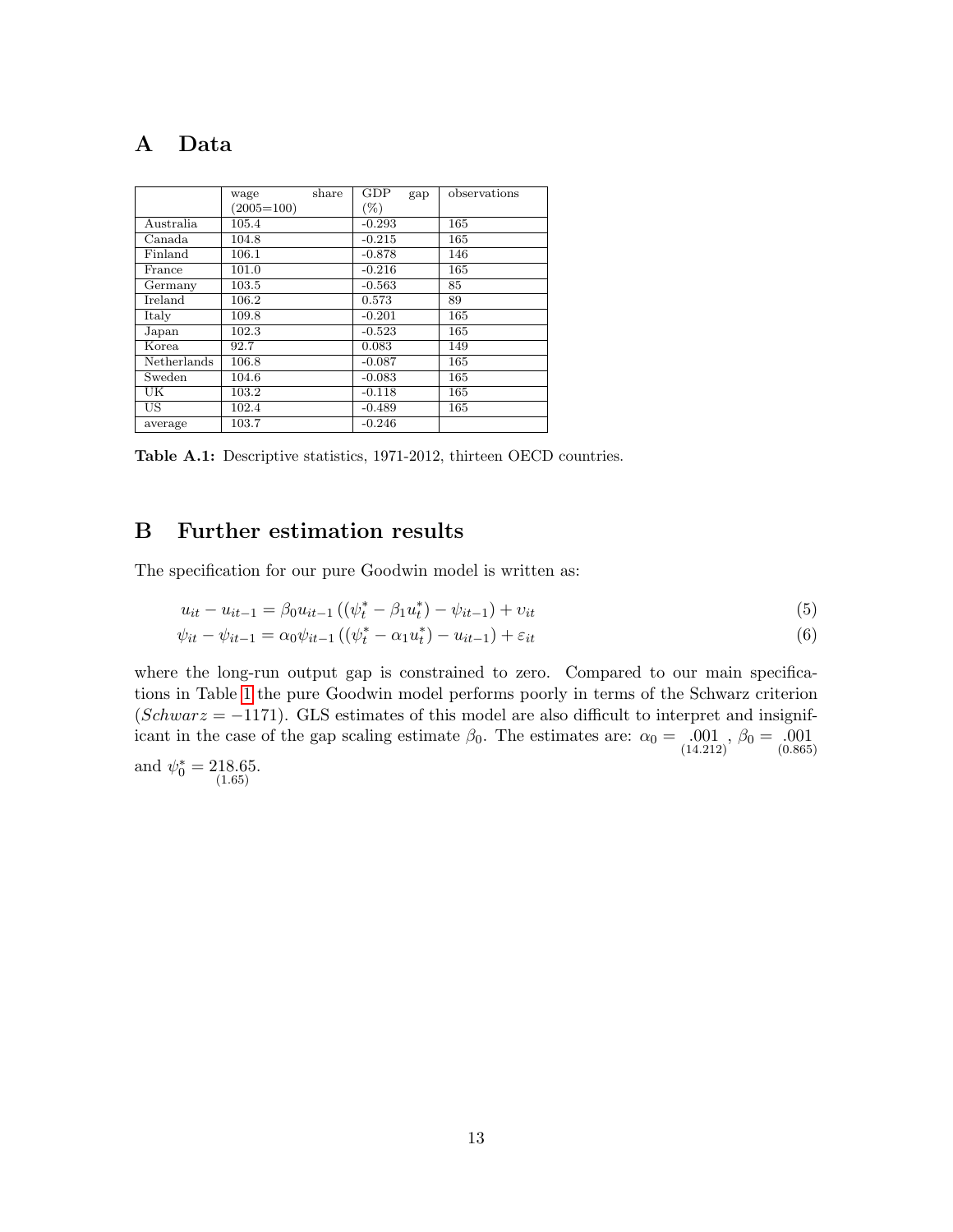| country     | wage   | GDP       | type       | modulus | dynamics | roots     |
|-------------|--------|-----------|------------|---------|----------|-----------|
|             | share  | gap       |            |         |          |           |
|             | slope  | slope     |            |         |          |           |
| Australia   | 8.267  | $-32.486$ | profit-led | 0.969   | stable   | both real |
| Canada      | 5.972  | $-23.047$ | profit-led | 0.968   | stable   | both real |
| Finland     | 6.136  | $-13.282$ | profit-led | 0.956   | stable   | complex   |
| France      | 3.860  | $-10.388$ | profit-led | 0.963   | stable   | complex   |
| Germany     | 7.760  | $-16.464$ | profit-led | 0.948   | stable   | complex   |
| Ireland     | 4.378  | $-14.148$ | profit-led | 0.960   | stable   | both real |
| Italy       | 6.944  | $-18.414$ | profit-led | 0.962   | stable   | both real |
| Japan       | 6.145  | $-21.214$ | profit-led | 0.967   | stable   | both real |
| Korea       | 5.019  | $-32.285$ | profit-led | 0.972   | stable   | both real |
| Netherlands | 10.801 | $-29.832$ | profit-led | 0.966   | stable   | both real |
| Sweden      | 6.088  | $-15.752$ | profit-led | 0.956   | stable   | both real |
| UK          | 8.018  | $-28.147$ | profit-led | 0.968   | stable   | both real |
| US          | 4.095  | $-31.462$ | profit-led | 0.973   | stable   | both real |
| average     | 6.422  | $-22.071$ | profit-led | 0.964   | stable   | both real |

Table B.2: Country-specific properties of model (c)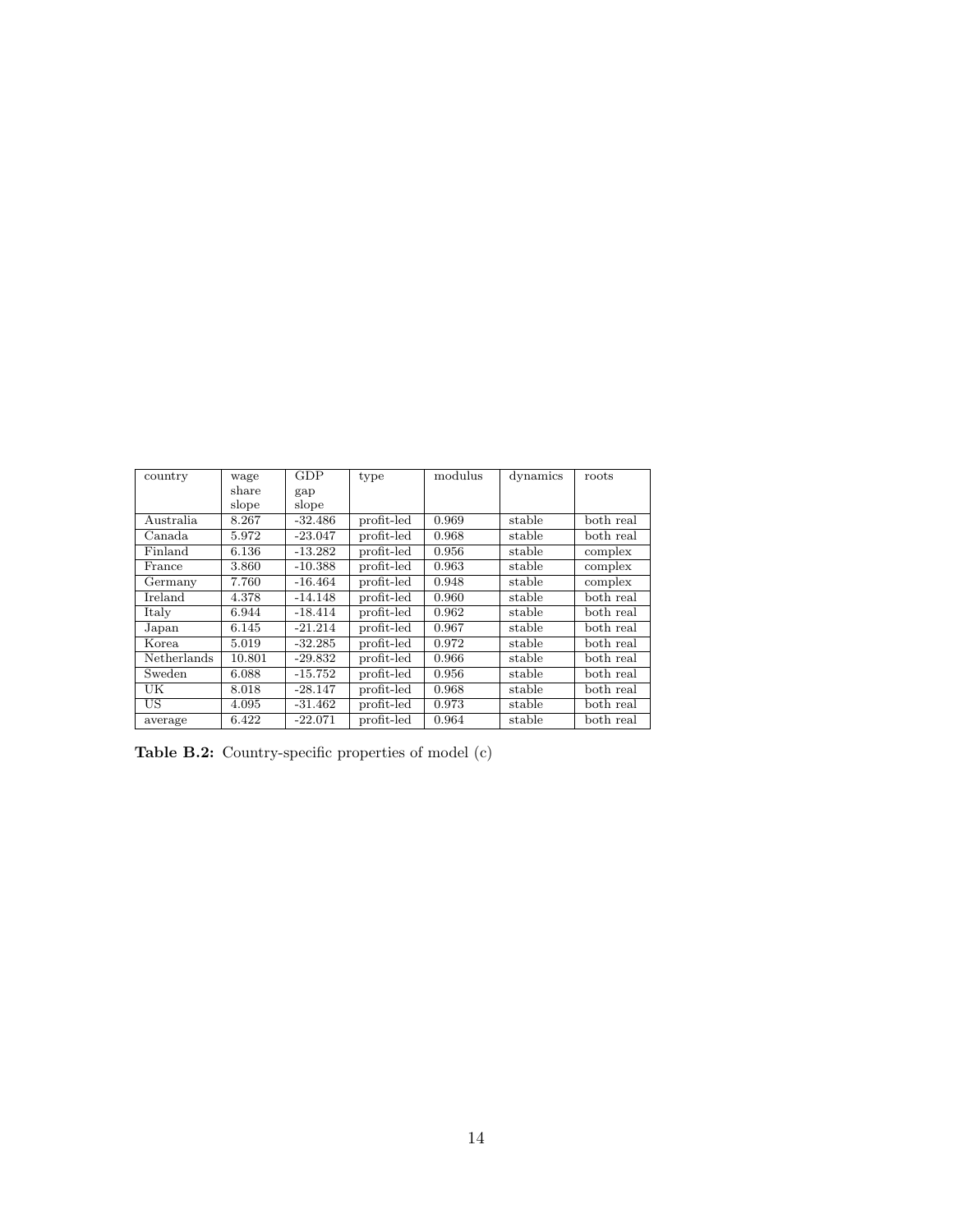### References

- Barbosa-Filho, N. H. and Taylor, L. (2007). Distributive and Demand Cycles in the US-Economy - A Structuralist Goodwin Model. Metroeconomica, 57:389–411.
- Blecker, R. A. (1989). International Competition, Income Distribution and Economic Growth. Cambridge Journal of Economics, 13:395–412.
- Bowles, S., Gordon, D., and Weisskopf, T. (1990). After the Wasteland: A Democratic Economics for the Year 2000. M.E. Sharpe.
- Dutt, A. K. (1984). Stagnation, Income Distribution and Monopoly Power. Cambridge Journal of Economics, 8(1):25–40.
- Flaschel, P. (2008). Mathematical Economics and the Dynamics of Capitalism: Research in Honour of Richard M. Goodwin. Routledge, 1 edition.
- Flaschel, P. (2009). The Macrodynamics of Capitalism: Elements for a Synthesis of Marx, Keynes and Schumpeter. Springer.
- Gianella, C., Koske, I., Rusticelli, E., and Chatal, O. (2008). What drives the nairu? evidence from a panel of oecd countries. In OECD Economics Department Working Papers, No. 649. OECD P.
- Giorno, C., Richardson, P., Roseveare, D., and van den Noord, P. (1995). Estimating potential output, output gaps and structural budget balances. In Economics Department Working Papers, No. 152. OECD.
- Goodwin, R. M. (1967). A Growth Cycle. In Socialism, Capitalism, and Growth. Cambridge University Press.
- Hein, E. and Vogel, L. (2008). Distribution and Growth Reconsidered: Empirical Results for Six OECD Countries. Cambridge Journal of Economics, 32:479–511.
- Kumhof, M. and Ranciere, R. (2010). Inequality, leverage and crises. In Working Paper No. 10/268. IMF.
- Lavoie, M. (1995). The Kaleckian Model of Growth and Distribution and its Neo-Ricardian and Neo-Marxian Critiques. Cambridge Journal of Economics, 19:789–818.
- Lorenz, H. (1993). Nonlinear Dynamical Economics and Chaotic Motion. Springer.
- Lotka, A. J. (1925). *Elements of Physical Biology*. Williams and Wilkins.
- Naastepad, C. W. M. (2006). Technology, Demand and Distribution: A Cumulative Growth Model with an Application to the Dutch Productivity Growth Slowdown. Cambridge Journal of Economics, 30(3):403–434.
- Nikiforos, M. and Foley, D. K. (2012). Distribution and capacity utilization: Conceptual issues and empirical evidence. *Metroeconomica*, 63(1):200–229.